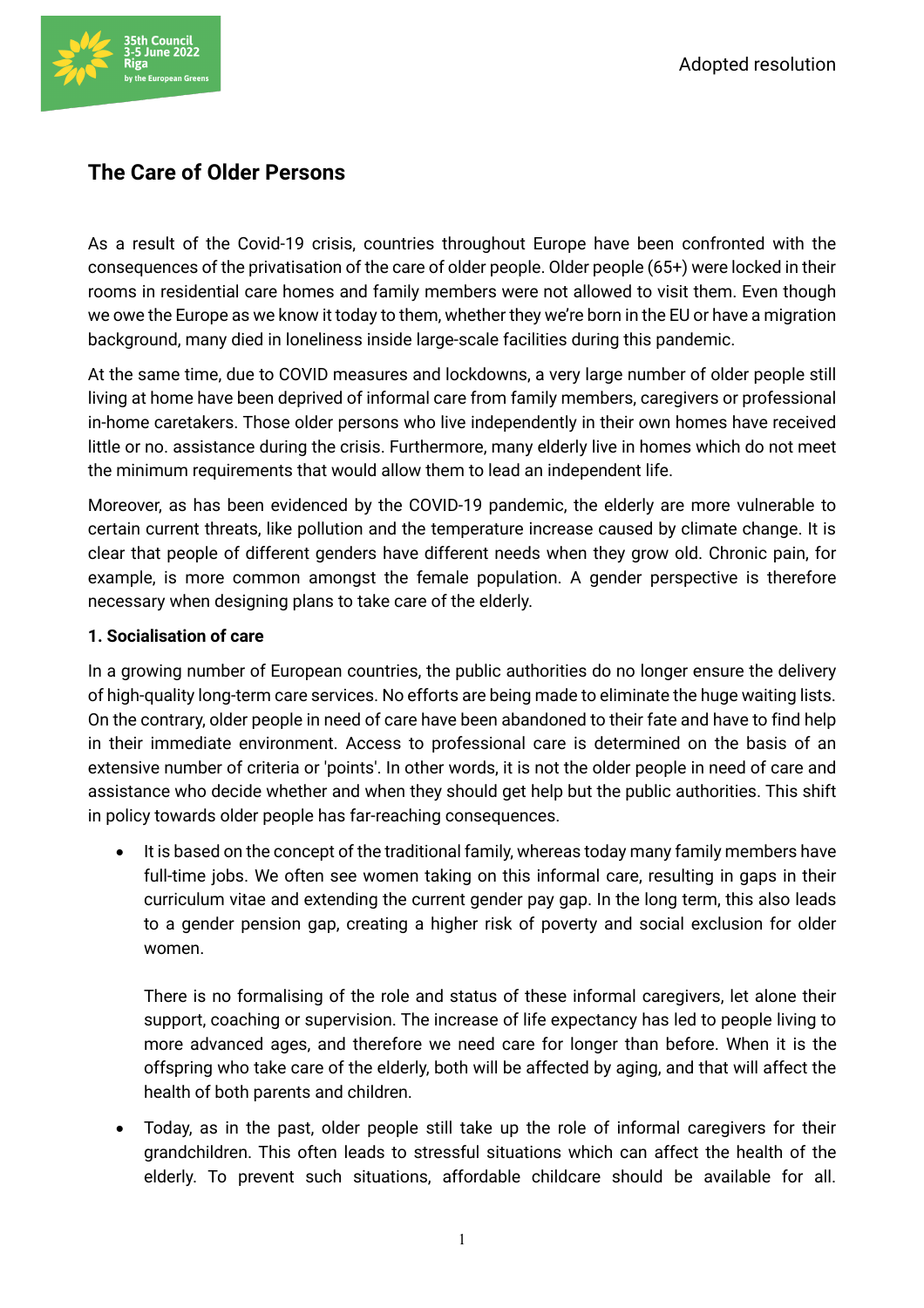

Moreover, due to a higher legal retirement age in many European countries now, it is no longer possible for many older people, who wish to take care of the young, to do so. However, due to a higher legal retirement age in many European countries now, it is no longer possible for many older people to take up this role.

#### **2. Access to professional care**

When public administrations determine when and how frequently people can access professional care, they apply a ranking to measure and determine the need for care in order to decide whether someone is entitled to live in a residential care home. An immediate consequence of this approach is that when older people arrive in a residential care home today, they often need much more professional care than before. It would appear that residential care homes are no longer a place to live, but a place to die.

The offer of facilities run by public authorities is insufficient. People have to turn to privately owned residential care homes where the bills become unaffordable. Furthermore, we see that care workers in these homes do not receive the necessary support and supervision to enable them to cope with the permanently high work pressure resulting from the residents' needs. In general, we have a nursing shortage in Europe. The robotisation can make the technology more user-friendly. It's not to replace people but it is to augment how people care for people.

Those people who are considered as not being sufficiently in need of care have to rely on their immediate environment. Sometimes, because private services are costly, irregular recruitment takes place in care services, creating bad working conditions for care takers, who are typically women who have come from poorer countries to find themselves taking jobs without the basic labour rights. In some countries, people receive a 'care budget' and have 'to shop around' to see what is on offer and how best to pay for their most urgent needs. Private nursing homes mainly save on the number of employees and the quality of care is not adequately controlled. During the pandemic, controls were often suspended altogether. This financing method is the ultimate example of a neoliberal policy that leaves (the organisation and offer of) care to the market. A Care budget should lead to more freedom of choice for older People and should not be used by the governments to reduce the budget for the Care for older People.

#### **3. Care of the elderly in the hands of the market: silver economy and pursuit of profit**

As public authorities continue to withdraw from the care of older people, more and more private companies are operating in this market. They are turning it into an economy of its own: the so-called 'silver economy'. These companies are listed: they have to make enough profit to be able to pay dividends to their shareholders. Consequently, their care homes have no other choice but to reduce the costs for care as much as possible. We were confronted with the results of this policy in undercover documentaries about the harrowing goings-on in care homes across Europe. In the meantime, major players keep channelling their funds to the mother company, while creating the impression of being on the brink of bankruptcy with the help of some clever tax engineering.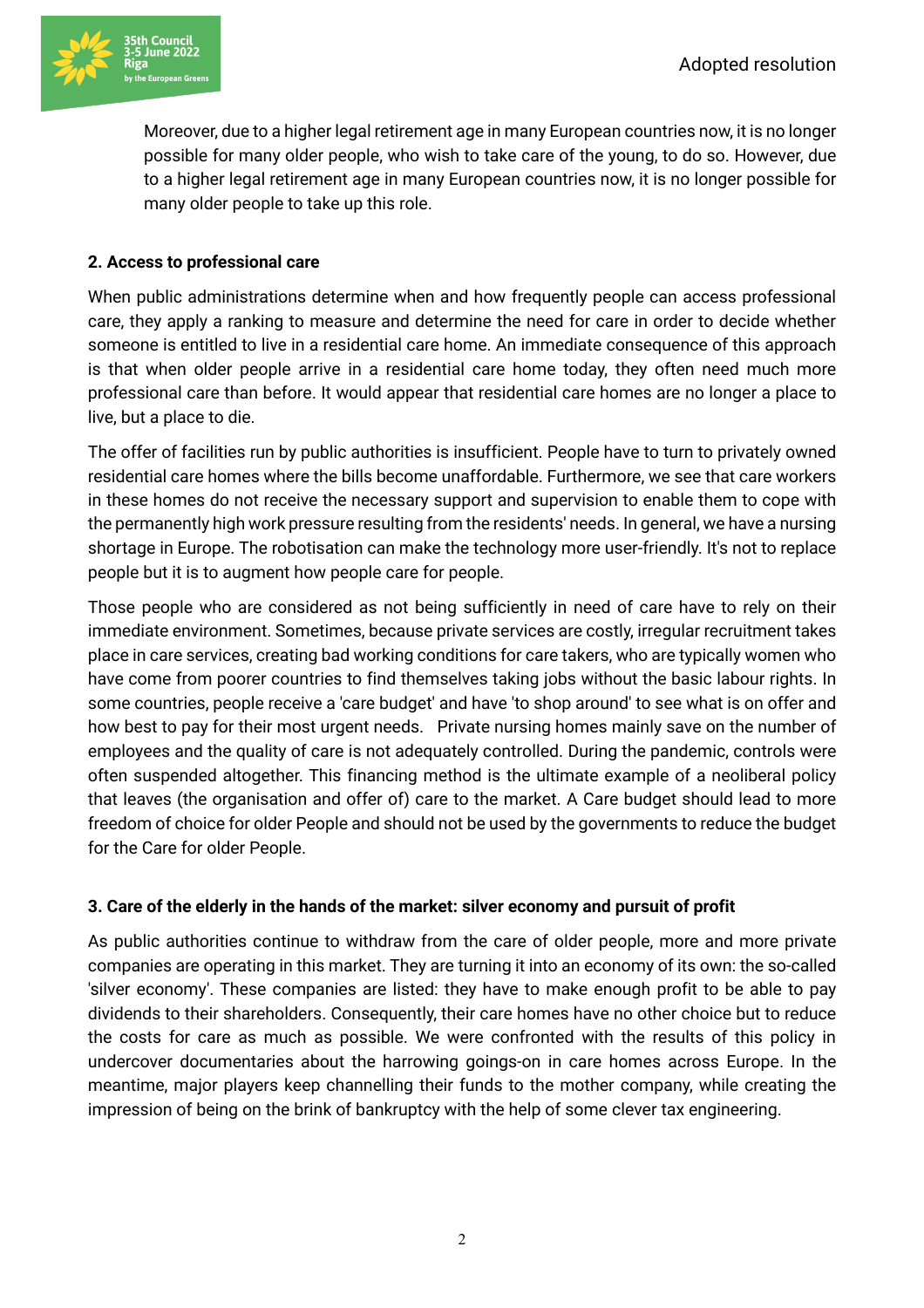

We also note that these groups take advantage of European rules on the freedom of movement. For some years now, a real social dumping at the European level has been going on, whereby caregivers from European countries with lower wages are being employed under worse conditions than regular workers in that country. The social dumping is also present in in-home care, as the budget that older people can spend to provide for their needs often proves to be insufficient. This has led to distressing situations.

More often than not, big multinationals are also able to circumvent legislation to install European Works Councils. In this way, the trade union is side-lined, and no social dialogue can take place.

## **4. Future-proof care of the Older People: respect for older people and their right to a dignified existence.** We Greens want to promote the self-determination of seniors and people in need of care.

When people are asked about how they imagine they would like to be taken care of, they often express the desire to live in their own house and neighbourhood for as long and as independently as possible.

Older people throughout the EU have the right to access a care system that caters for their needs, is of high quality and is aligned to how they themselves would like to grow old. The care should be on neighbourhood-oriented in-home care services that rely on the cooperation of neighbours and relatives. We should create small units, shared nursing homes and serviced housing complexes rather than large anonymous nursing homes. However, the main focus is to reach a situation where the elderly can be as independent as possible. It is necessary that the elderly remain in control of their own situation, and of the care that is given to them, for as long as possible. We want the homes to be transformed into small facilities or residential complexes for all generations, with an inclusive range of care for the residents who depend on it. In this way, special facilities become places where everyone can meet and live. Municipalities play a key role in providing people with a healthy environment worth living in. They are responsible for central areas of services of general interest and must be more closely involved in the planning, control, and design of care in the future. The care should be culturally sensitive and multilingual, as migrants often revert to the world of their mother tongue as they age. It should also take into account the living environment of queer older people, who have mostly lived a life of secrecy and now need a space where they can be met without prejudice.

Therefore, it is very important that we take action now and push for a proposal of the UN convention on the rights of older Persons.

### **Therefore, we ask the Commission, the European Parliament and the Council to:**

- Call on the EU and its Member States to actively collaborate on drafting a proposal for a UN convention on the rights of Older Persons in which the right of dignified care for older citizens is included as well as the right to live independently as long as possible;
- Ensure the signing of this convention by the EU Member States and its ratification at the EU